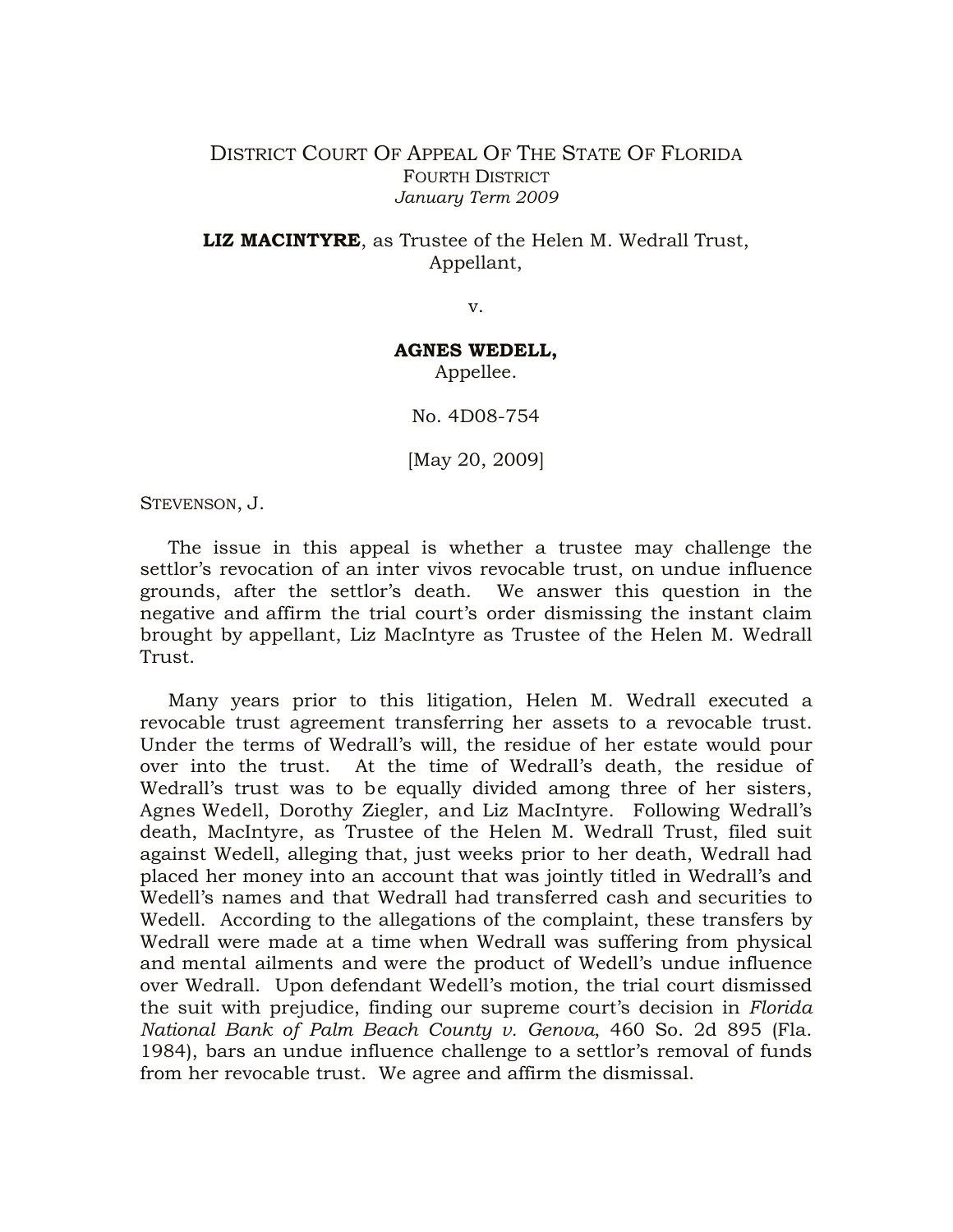In *Genova v. Florida National Bank of Palm Beach County*, 433 So. 2d 1211 (Fla. 4th DCA 1983), seventy-six-year-old Ann Cleary married Mark Genova, who was thirty-two. During the marriage, Cleary created a revocable trust, naming herself and Florida National Bank of Palm Beach County as co-trustees. About two years later, Cleary and Genova divorced. During the dissolution proceedings, the trial court set aside Cleary's transfer of certain of her assets to Genova, finding the transfer was the result of undue influence. *See id.* at 1213. Several months after the divorce, Cleary and Genova remarried. Five days after the remarriage, Cleary wrote to the bank, indicating she wished to revoke her trust. Aware of the prior finding of undue influence, the bank refused to transfer the funds and, instead, filed a petition in the probate court, seeking instruction on how to proceed. Cleary filed a petition for writ of mandamus. The trial court found Cleary's attempts to revoke the trust were the product of her husband's undue influence and were, thus, invalid. Cleary appealed. This court reversed, finding that concepts of undue influence could not be resorted to in order to deprive a "settlor, who is the sole beneficiary of the trust during her lifetime . . . , prior to her death, of her right to revoke the trust in the absence of a judicial determination or medical certification of her physical or mental incapacity." *Id.*

The supreme court affirmed our decision in *Genova*. In so doing, the court explained that a revocable trust is "a unique type of transfer" and "[b]y definition,  $\dots$ , when a settlor sets up a revocable trust, he or she has the right to recall or end the trust at any time, and thereby regain absolute ownership of the trust property." 460 So. 2d at 897. The settlor's retention of control "distinguishes a revocable trust from the other types of conveyances in which the principle of undue influence is applied, i.e., gifts, deeds, wills, contracts, etc." *Id.* The court further wrote:

The courts have no place in trying to save persons such as Mrs. Genova, the otherwise competent settlor of a revocable trust, from what may or may not be her own imprudence with her own assets. When she created this trust, she provided a means to save herself from her own incompetence, and the courts can and should zealously protect her from her own mental incapacity. However, when she created this trust, she also reserved the absolute right to revoke if she were not incompetent. In order for this to remain a desirable feature of a trust instrument, the right to revoke should also be absolute.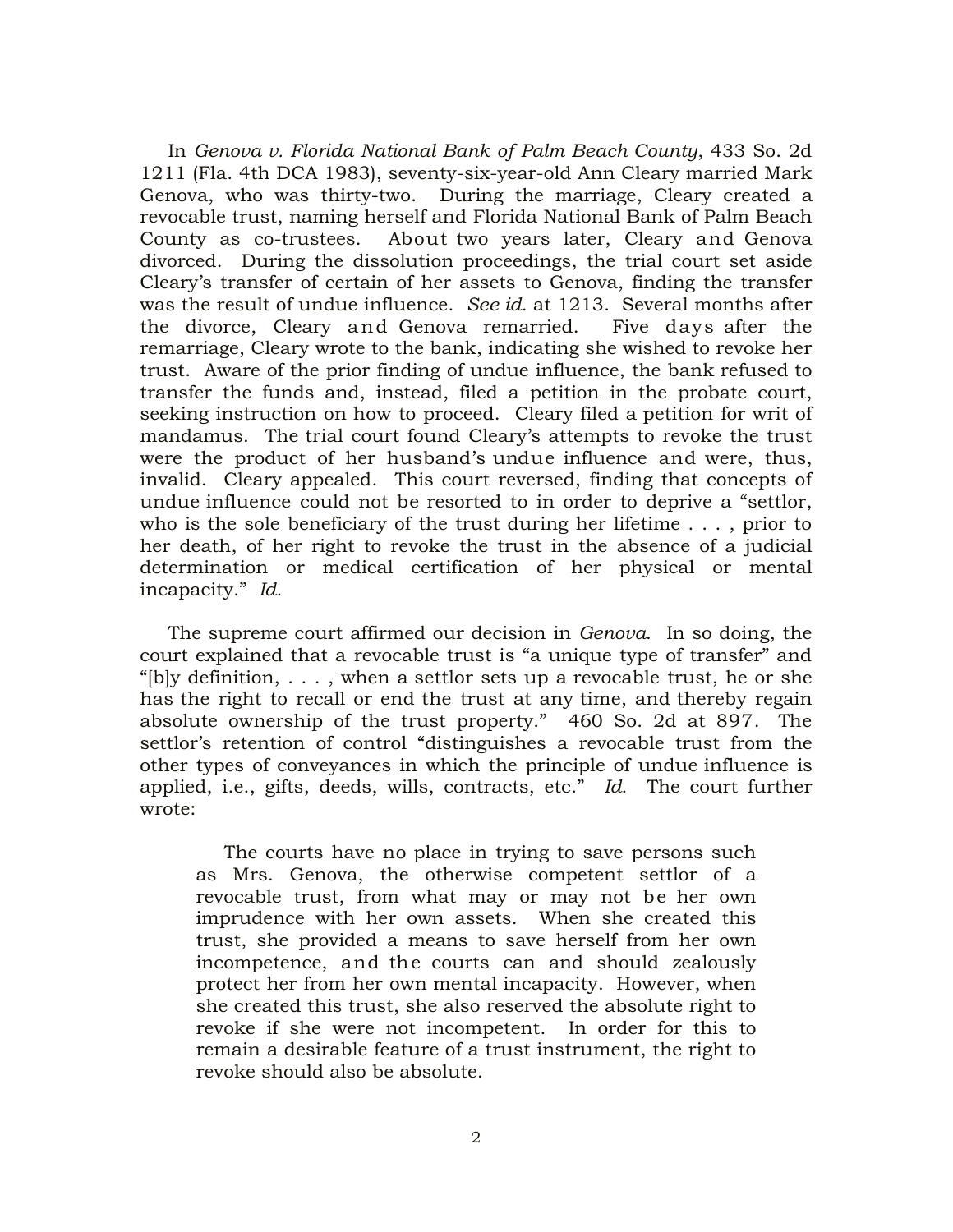*Id.* at 898. *Genova* thus held that a co-trustee could not seek to preclude the settlor from revoking her trust on the grounds of undue influence, but suggested that the settlor could be precluded from revoking the trust if she were incompetent.

Appellant MacIntyre insists *Genova* does not control here because, in *Genova*, the settlor was alive at the time of the challenge to the revocation and, here, the settlor is deceased. MacIntyre points to the decision in *Paananen v. Kruse*, 581 So. 2d 186 (Fla. 2d DCA 1991). There, at the time Emma and Henry Carson moved into a retirement center, Emma Carson's will left her estate to her husband's nephew and, should the nephew and his wife predecease Carson, then to her great nieces. The nephew lived out-of-state and sought someone to help manage the Carsons' affairs. The director of the retirement center recommended Muriel Paananen, who did volunteer work at the center. Paananen helped Emma Carson with her business affairs and the two became friends. Emma Carson then executed a new will and revocable trust, the terms of which provided that the assets of the trust were to be used for the benefit of the Carsons during their lifetime and then for the benefit of the nephew during his lifetime, with the residue going to Paananen. Emma Carson's husband and the nephew died a short time later. After Emma Carson died, her great nieces, the beneficiaries under the 1985 will, filed suit, challenging the 1987 will and revocable trust on the ground that they were the product of Paananen's undue influence over Emma Carson. The trial court revoked probation of the 1987 will and invalidated the trust, finding both were the product of undue influence.

The Second District affirmed in *Paananen* and rejected the argument that *Genova* precluded an undue influence challenge to the validity of the trust.

Appellant argues that *Genova* also stands for the rule that undue influence is not an available remedy to revoke an inter vivos revocable trust where at the time of the action for revocation the settlor is deceased and the trust has ripened into a testamentary disposition. Such is not the law in this state any more than it is the law that a will, which is by its nature revocable by the testator up until his or her death, is not revocable on the basis of undue influence *after* the death of the testator.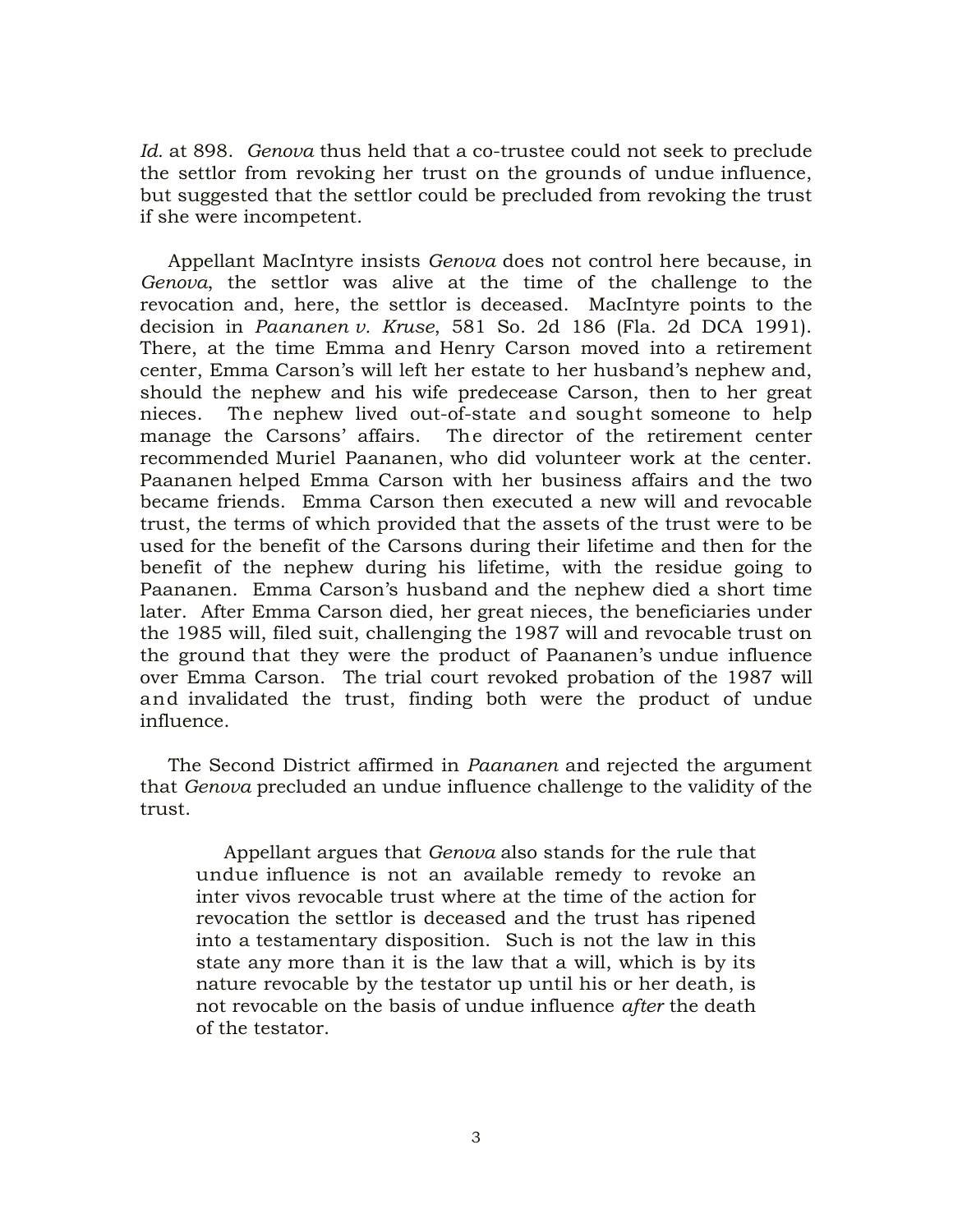581 So. 2d at 188.<sup>1</sup>

*Paananen* is plainly distinguishable from the instant case. Despite the opinion's quoted language above speaking in terms of the *revocation* of an inter vivos revocable trust, the actual claim there was that the *creation* of the trust was the product of undue influence. The decision in *Paananen* noted that, at the time of the action there, the inter vivos trust had ripened into a testamentary disposition, *i.e.*, the trust assets had poured-over into the 1987 will. *Id.* at 188. Here, the inter vivos trust was revoked during the settlor's lifetime and never ripened into a testamentary disposition. Further, the *Genova* decision itself plainly suggests the availability of an undue influence challenge to the settlor's revocation of his or her revocable trust should not turn upon whether the action is brought when the settlor is alive or deceased. *Genova* reached the supreme court as a consequence of the conflict between this court's decision in *Genova* and the Second District's decision in *Hoffman v. Kohns*, 385 So. 2d 1064 (Fla. 2d DCA 1980). In *Genova*, the settlor of the trust was alive, the settlor herself was attempting to revoke the trust, and the co-trustee bank refused to act on her attempted revocation. In *Hoffman*, the action challenging the decedent's revocation of the trust was brought by a would-have-been beneficiary of the trust *after the settlor died*. The Second District relied upon "undue influence" to disaffirm the decedent's revocation of the trust. The supreme court expressly disapproved this result in *Hoffman* after writing that "the principle of undue influence has no place in determining whether a competent settlor can revoke a revocable trust." 460 So. 2d at 896.

In sum, we hold that, as a consequence of *Genova*, even after the settlor's death, the settlor's revocation of her revocable trust during her lifetime is not subject to challenge on the ground that the revocation was the product of undue influence. Thus, having considered all issues raised, we affirm the dismissal, with prejudice, of the "undue influence" claim.

*Affirmed.*

<sup>1</sup> *Paananen* was decided in 1991. In 1992, the legislature enacted a statute providing that "[a] trust is void if the execution is procured by fraud, duress, mistake, or undue influence," *see* section 737.206, Florida Statutes (1993), and that language presently appears in section 736.0406, Florida Statutes (2008). In 2000, the legislature enacted section 737.2065, Florida Statutes (2000), which provides that "[a]n action to contest the validity of all or part of a trust may not be commenced until the trust becomes irrevocable."